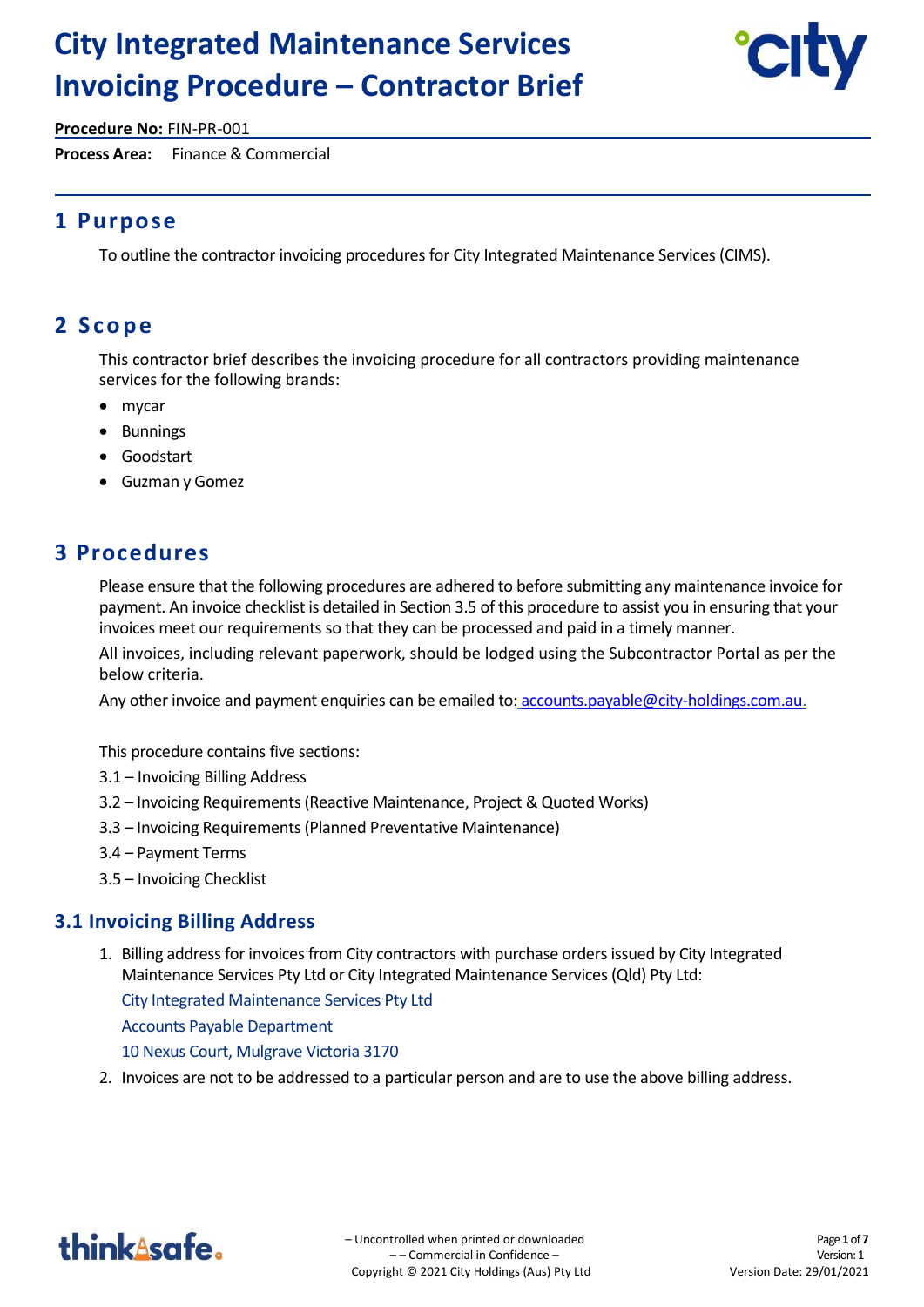

## **3.2 Invoicing Requirements (Reactive Maintenance, Project & Quoted Works)**

- **1. Tax compliant invoice (for invoices sent to Accounts Payable directly):** The invoice should state "Tax Invoice" and include the company being invoiced, the name of your company, your company ABN, invoice date, net amount being charged, GST amount and total amount of invoice. In the event of doubt, please refer to your accountant for the requirements of a tax compliant invoice.
- **2. Valid work order number issued by the City Helpdesk:** This must be quoted on every invoice submitted for payment. Any invoice without a valid work order number will be rejected as non-compliant and returned unprocessed.
- **3. Vendor number (for invoices sent to Accounts Payable directly):** Your contractor vendor number must be quoted next to your company name. For your reference, vendor numbers are five digits and typically start with "C" (e.g. C00001). If unsure of your vendor number, refer to your previous remittances. If your company has been issued multiple vendor numbers (for servicing different brands), please ensure the appropriate maintenance invoicing vendor number is quoted.
- **4. One invoice per work order:** Partial invoices will not be accepted. Any multiple invoices for one work order will be rejected and returned. In addition, a credit note and related reissued invoice on a work order will also be rejected and returned.
- **5. Price breakdown:** All invoices, including invoices for quoted works, must include a breakdown for labour and materials, and each component must be totalled on the invoice. The invoice will be rejected and sent back to obtain the break-down of labour and materials, which may result in a delay in payment.
- **6. Supporting documents:** All submitted invoices must be accompanied by a corresponding service sheet as mentioned under point (7) below. The service sheets should detail the work completed and contain a site signature. The information required on a service sheet is as follows:
	- **a) Job Number:** This information is detailed in your work order
	- **b) Site Address & Site Number:** This information is detailed in your work order
	- **c) Time on Site:** Attendance on site, the time work was commenced, and the time work was completed
	- **d) Travel Time:** Time spent travelling to/from site
	- **e) Technician Name:** Name of person who completed work on site
	- **f) Description of Works & Fault-Finding Details:** Detailed description of works including fault finding information

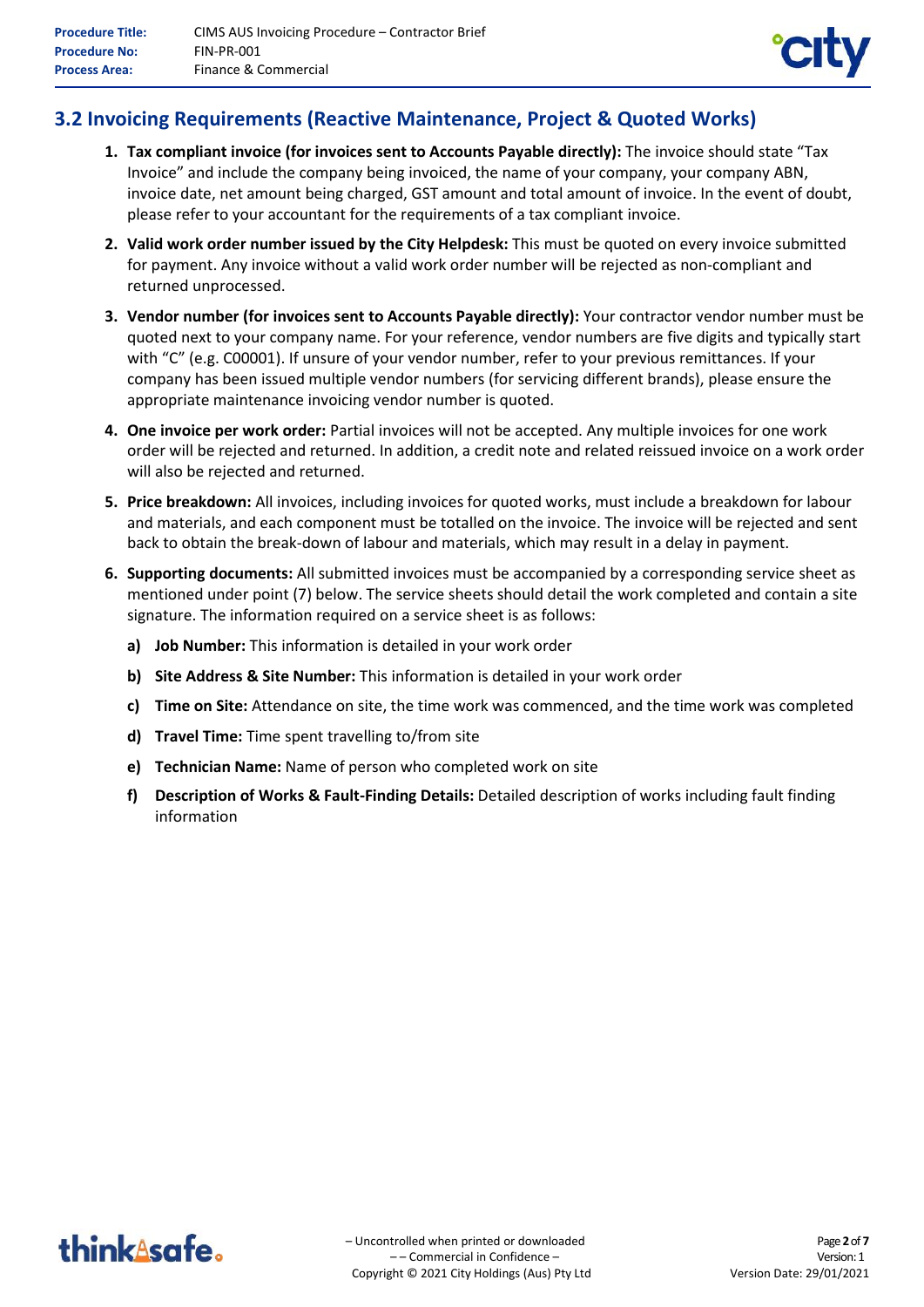

#### **Example of Service Sheet**

Please note the example below provides for the minimum requirements to be provided to City.

# SERVICE SHEET EXAMPLE

**Business Details** 

| <b>Service Dates</b>          |  |
|-------------------------------|--|
| <b>Job Number</b>             |  |
| Quotation ref (if applicable) |  |
| <b>Brand</b>                  |  |
| <b>Address</b>                |  |
| Site Name & Number            |  |

| <b>Work Order Details</b>          |  |
|------------------------------------|--|
| <b>Works Completed &amp; Fault</b> |  |
| Information                        |  |
| Labour Time                        |  |
| <b>Travel Time</b>                 |  |
| Date & Time Checked In             |  |
| Date & Time Checked Out            |  |
| <b>Contractor Company Name</b>     |  |
| Service Technician's Name          |  |
| Service Technician's               |  |
| Signature                          |  |
| <b>Additional Information</b>      |  |

| Store Stamp (If Applicable): | I hereby state that the service described above has been<br>carried out and explained to my complete satisfaction by<br>the Service Contractor. |
|------------------------------|-------------------------------------------------------------------------------------------------------------------------------------------------|
|                              | <b>Store Representative Full Name:</b>                                                                                                          |
|                              | <b>Store Representative Signature:</b>                                                                                                          |

Note: Please ensure this is attached to your Tax Invoice (after signed by Store Representative). Failure to attach a signed service sheet will result in your invoice being rejected.

7. **Work completion evidence:** Once the contractor has completed the works assigned to them, prior to leaving site it is the responsibility of the contractor who has delivered the service to obtain a sign off from an authorised team member on site. This can be a physical signature or, if your service sheets are in electronic form (i.e. your technicians use electronic devices such as tablets or PDAs in the field), we will accept an electronic signature of the site team member who is signing off that the work has been completed. In the event that you have a "No Touch Policy", you will need to obtain the team member's full name, title, date and time of the information being captured.

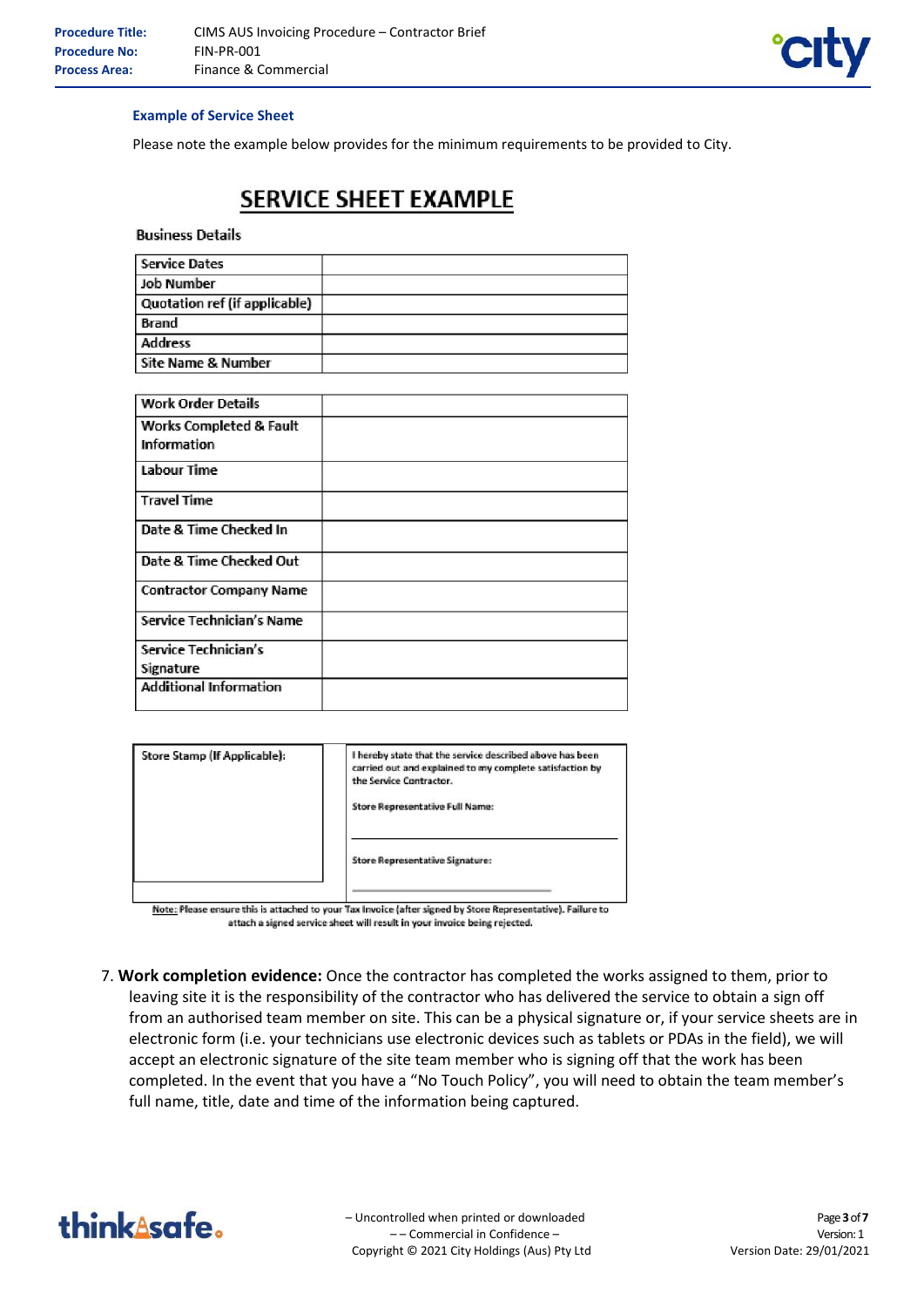

- **8. Upgrade authorisation:** For any repairs that will exceed \$500 (exc. GST) an upgrade authorisation can be lodged within the Subcontractor Portal. For all urgent/onsite upgrade requests, please contact One Stop Shop (between 7am and 6pm Mon-Fri on 1800 040 585, Australian Eastern Standard Time) **prior to the work being undertaken**. An invoice received for work that does not have an approved upgrade will be rejected. Any additional upgrades relating to the same job can be emailed to onestopshop@cityholdings.com.au for review. Contractors should not proceed with any additional works unless they have confirmation of approval from One Stop Shop, usually issued in the form of a purchase order.
- **7. Warranty jobs:** Where warranty works are deemed chargeable, these invoices should be emailed directly to: accounts.payable@city-holdings.com.au.
- **8. Quoted works:** Where works are quoted a copy of the approved quotation showing a breakdown of labour and materials must be uploaded with the invoice submitted.
- **9. Subcontractors:** Your subcontractors must **not** invoice City Integrated Management Services Pty Ltd for works performed; it is the principal contractor's responsibility to pay their subcontractors. Subcontractor invoices must be submitted as an attachment to the principal contractor's invoice and any agreed markup detailed on the invoice.
- **10.Work completion & closedown:** All contractors must closedown their jobs using City's Subcontractor Portal when works have been completed and prior to submitting an invoice for payment. For further information, please visit the web portal\_https://jobclosedown.cityholdings.com.au or contact the Closedown Team as per following (depending on brand):

| <b>Bunnings Australia</b> |
|---------------------------|
| 1300 810 123              |
| Bunnings@cityfm.com.au    |
|                           |
| Guzman y Gomez            |
| 1300 877 911              |
| gyg@city-holdings.com.au  |
|                           |

- **11.Rejected invoices:** Must be re-submitted through the portal or emailed to accounts.payable@city-holdings.com.au. City will not retain copies of rejected invoices.
- **12.Enquiries:** For enquiries on overdue payments please check the status of your invoice on the Subcontractor Portal; if you still need clarification please email the Accounts Payable Team at accounts.payable@city-holdings.com.au.

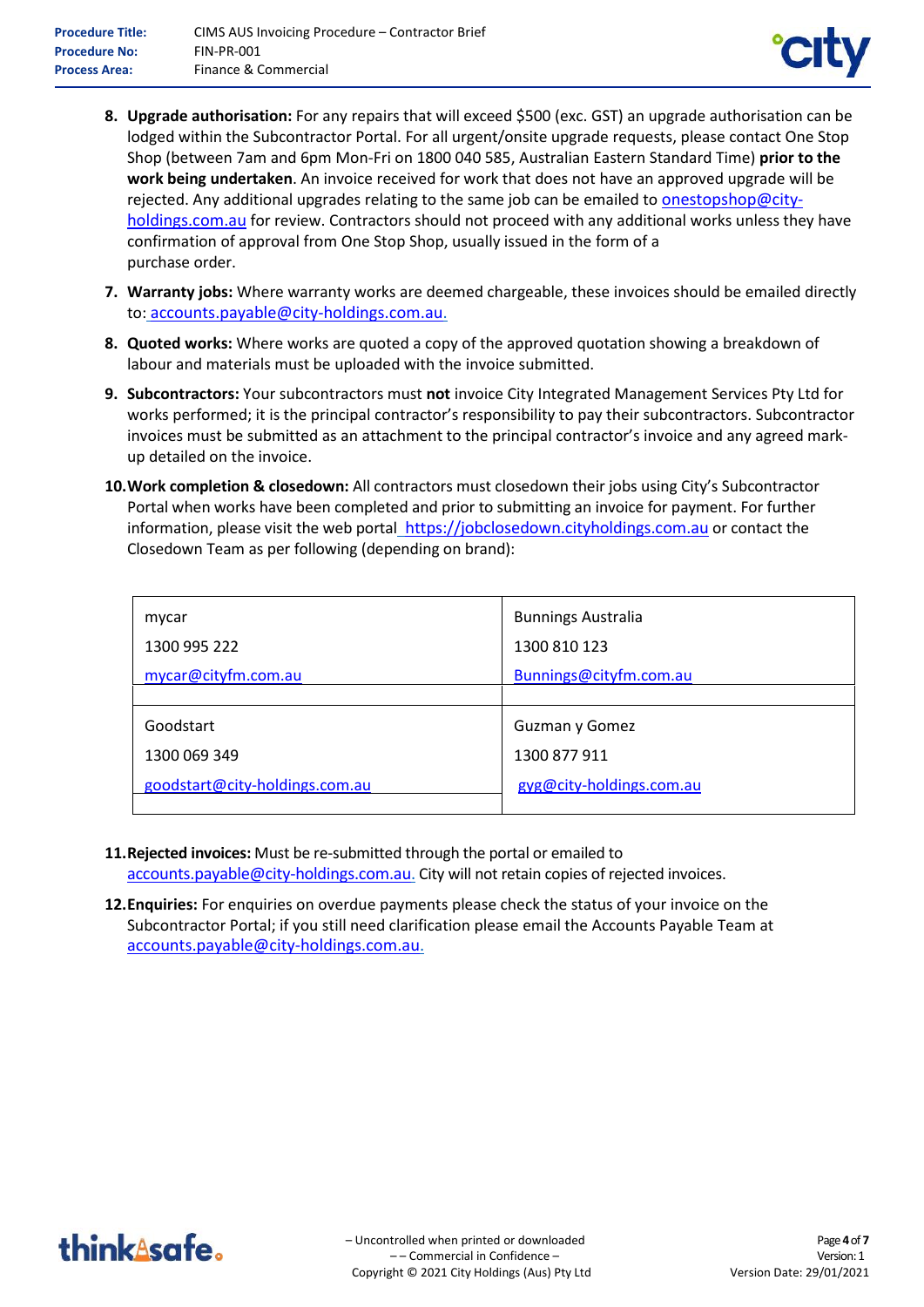

### **3.3 Invoicing Requirements (Planned Preventative Maintenance)**

- 1. All single invoices, including relevant paperwork, can be submitted using the Subcontractor Portal as per the below criteria or emailed to accounts.payable@city-holdings.com.au.
- 2. All consolidated invoices, including relevant paperwork, are to be emailed to to accounts.payable@city-holdings.com.au as per the below criteria.
- 3. For any Assets/Planned Preventive Maintenance (PPM) related enquiries, please email: assetsppm@cityfm.com.au.
- 4. Contractors carrying out PPM works must comply with the same invoicing procedures described in Section 3.2 above. In addition, the following PPM specific requirements must be adhered to:

#### **a) Valid PPM reference number(s) issued by the Assets Team:**

A PPM reference number must be included with submitted invoices. Any invoice without a valid PPM reference/work order number will be rejected as non-compliant and returned unprocessed.

#### **b) Single Planned & Preventative Maintenance Invoicing:**

- Valid Purchase Order will with be issued for the PPM reference
- One invoice per PPM reference
- Invoice including relevant paperwork are to be lodged using the Subcontractor Portal

#### c) **Consolidated Planned & Preventative Maintenance Invoicing:**

If there is more than one PPM schedule for the month, City Integrated Maintenance Services Pty Ltd Ltd will issue the purchase orders based on the PPM jobs scheduled for the month. You will be required to submit your invoices as follows:

- City Integrated Maintenance Services Pty Ltd will be issue one purchase order per month for all PPM services to be carried out in the States and Territories.
- Invoices should be addressed to City Integrated Maintenance Services Pty Ltd and must reference the relevant purchase order numbers on invoice.
- You must submit one monthly invoice for all work carried out in that month after the work has been completed.
- All other requirements outlined must be met as well (PPM jobs closed, service records supplied, PPM reference numbers used only once).
- Invoices, including all relevant paperwork, are to be emailed to: accounts.payable@city-holdings.com.au.
- Contractors must also provide the copy (Excel or equivalent spreadsheet) in breakdown for multiple locations that contain the information described in the sample below, along with the submission of invoice for payment:

| <b>Invoice</b><br><b>Number</b> | <b>Site Name</b>       | <b>Site</b><br><b>Number</b> | <b>State</b> | <b>PPM Ref</b><br><b>Number</b> | <b>PPM Type</b>                  | <b>Service</b><br><b>Date</b> | <b>GST</b><br><b>Exclusive</b> | <b>GST</b> | <b>Total</b> |
|---------------------------------|------------------------|------------------------------|--------------|---------------------------------|----------------------------------|-------------------------------|--------------------------------|------------|--------------|
| 00043198                        | Dunsborough            | 2012X                        | <b>WA</b>    | 1225794                         | <b>Calibration Certification</b> | 09/09/2020                    | \$-                            | \$-        | \$-          |
| 00043198                        | <b>Margaret River</b>  | 2013X                        | <b>WA</b>    | 1226036                         | <b>Calibration Certification</b> | 09/09/2020                    | \$-                            | \$-        | \$-          |
| 00043198                        | Vasse                  | 2138X                        | <b>WA</b>    | 1226347                         | <b>Calibration Certification</b> | 09/09/2020                    | \$-                            | \$-        | \$-          |
| 0043198                         | <b>Busselton</b>       | 2010X                        | <b>WA</b>    | 1225680                         | <b>Calibration Certification</b> | 09/09/2020                    | \$-                            | \$-        | \$-          |
| 00043198                        | Collie                 | 2011X                        | <b>WA</b>    | 1225742                         | <b>Calibration Certification</b> | 08/09/2020                    | \$-                            | \$-        | \$-          |
| 00043198                        | <b>Bunbury Gateway</b> | 2014X                        | <b>WA</b>    | 1225668                         | <b>Calibration Certification</b> | 08/09/2020                    | \$-                            | \$-        | \$-          |

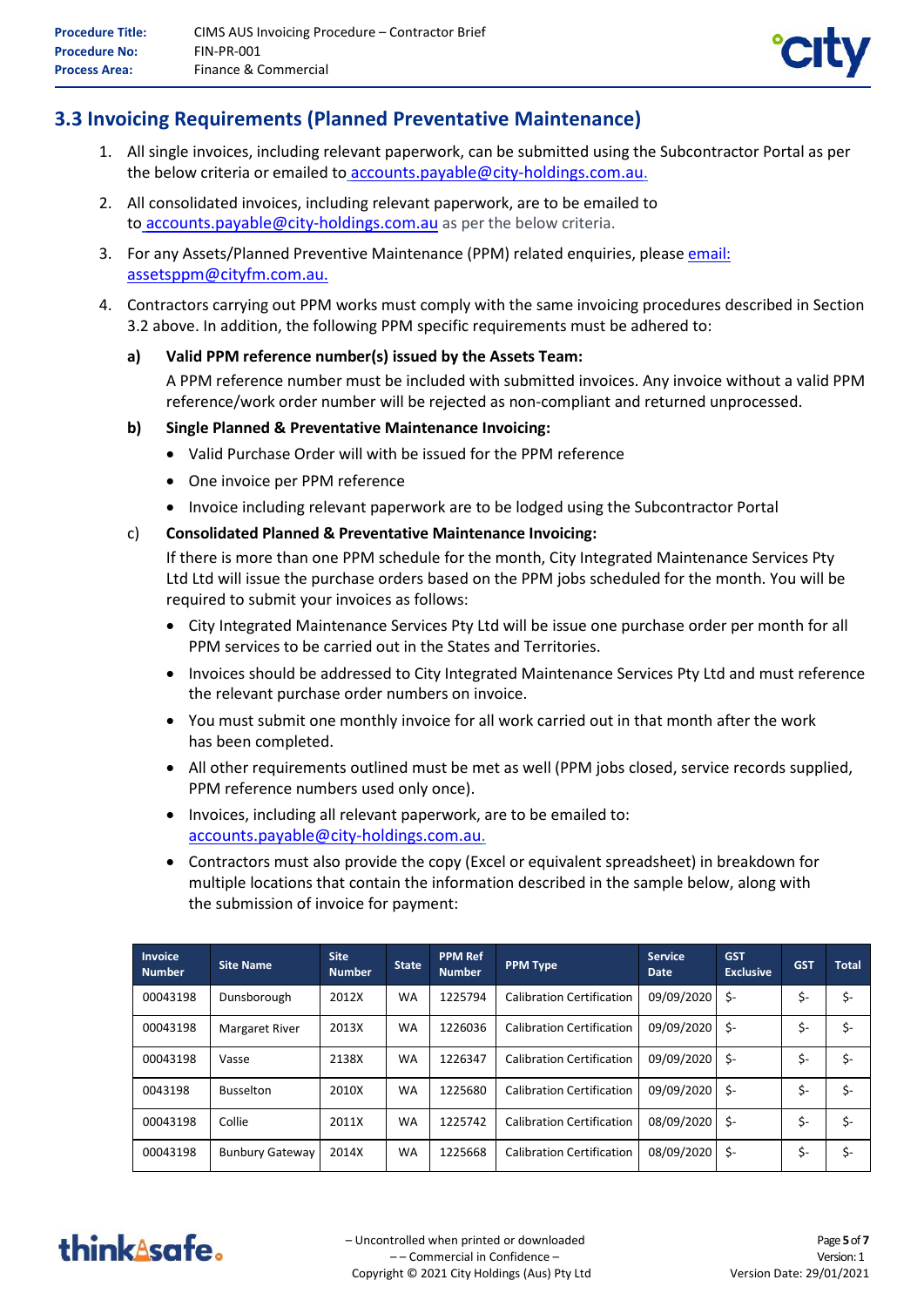

### **3.4 Payment Terms**

Invoices received from the contractor that fully meet City's terms and conditions will be settled as per standard terms of payment, being at the end of the month following the invoice date month (30 days EOM).

## **3.5 Invoicing Checklist**

(Ensure all items are included before invoice is sent to City for processing)

#### **Documents to attach:**

- Tax compliant invoice
- Service sheets with site signature
- Approved quotation if quoted works
- Subcontractor's invoice if sub-contracted
- Proof of delivery if supply of goods or other assets

#### **Invoice information:**

- Invoice date
- Invoice clearly states brand: Bunnings
- Invoice states which site was work completed at
- Invoice was printed on your company stationery
- Invoice states your ABN number
- Invoice states your vendor number allocated by City Integrated Maintenance Services
- Invoice clearly quotes work order or PPM reference number where applicable and the work order number has not been previously used on another invoice
- Labour breakdown and total
- Materials breakdown and total
- Total chargeable amount GST Exclusive (i.e. total of labour and material)
- GST amount
- Total Invoice amount

#### **Other information:**

- Times in and out stated on service docket
- Subcontractor's charge and agreed mark-up (if job was subcontracted)
- Electronic upload for PPM work